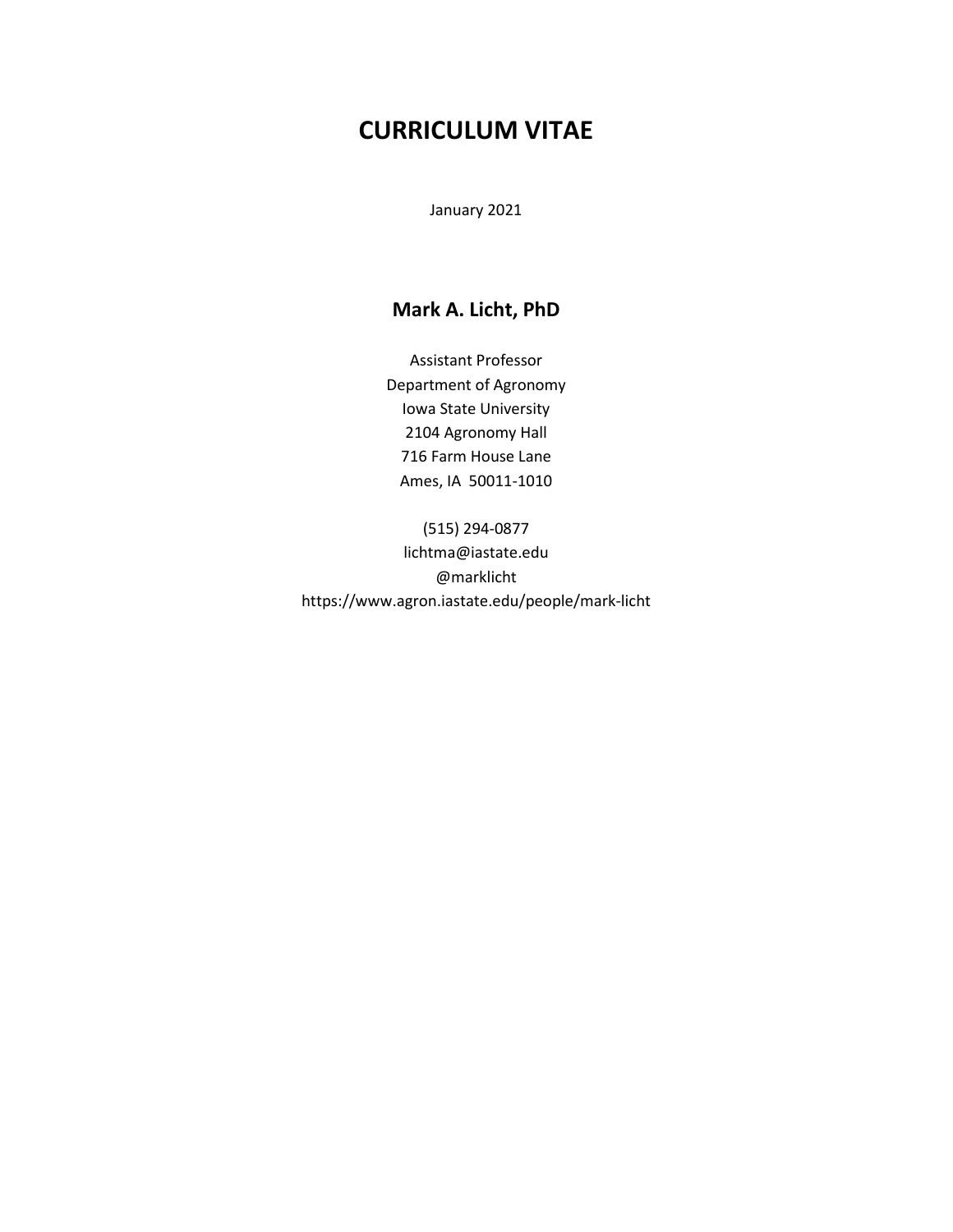### **EDUCATION**

- Ph.D., Crop Production and Physiology, Iowa State University, 2015 *Influence of corn seeding rate, soil attributes, and topographic characteristics on grain yield, yield components, and grain composition.*
- M.S., Soil Science, Iowa State University, 2003

Comparative influence of tillage systems and nutrient timing on the soil environment and crop response in Iowa soils.

- B.S., Agronomy, Iowa State University, 2000
- B.S., Agricultural Extension Education, Iowa State University, 2000

### **ACADEMIC POSITIONS**

August 2016 to present, **Assistant Professor**, Iowa State University

Focus is an integrated extension (60%), research (20%), and teaching (20%) cropping systems program to holistically manage Iowa corn and soybean-based cropping systems to achieve productivity, profitability, and environmental goals. Research is aligned around varied aspects of soybean, corn, and cover crop management as well as agronomic implications of precision technologies.

March 2014 to present, **Extension Cropping Systems Specialist**, Iowa State University

Focus was on corn and soybean Extension programming efforts in support of the Department of Agronomy and Extension field agronomists. Supervisor: Dr. John Lawrence

August 2006 to February 2014, **Extension Field Agronomist**, Iowa State University Developed Extension programming in support of Iowa corn and soybean farmers and associated agronomists as well as conducted pesticide and manure applicator training. Supervisor: Dr. John Lawrence

October 2002 to August 2006, **Extension Program Specialist**, Iowa State University

Conducted research and Extension activities in support of soil conservation, residue management, and nutrient management. Developed the Iowa Learning Farms program to promote and increase awareness of conservation practices in Iowa. Supervisor: Dr. Mahdi Al-Kaisi

### **AWARDS**

Outstanding Paper Award, Crop Forage and Turfgrass Management Journal, 2020

Early Achievement in Extension and Outreach Award, College of Agriculture and Life Sciences, Iowa State University, 2019

Achievement Award, National Association of County Agriculture Agents, 2012

National Finalist, Search for Excellence in Crop Production, 2012

National Finalist, Feature Story Communication Award, Iowa Agricultural Extension Association, 2011

State Finalist, Individual Newsletter Communication Award, Iowa Agricultural Extension Association, 2011 National Extension Leadership Development, North Central, Class of 2010

Regional Finalist, Factsheet Communication Award, National Association of County Agriculture Agents, 2010

Achievement by an Educational Team Award, Iowa State University Extension, 2009 New Professional Award, Iowa State University Extension, 2008

Achievement by an Educational Team Award, Iowa State University Extension, 2008

Certificate of Excellence, Newsletter, American Society of Agronomy, 2006

Certificate of Excellence, Internet Web Page, American Society of Agronomy, 2003

Certificate of Excellence, Extension Publications, American Society of Agronomy, 2003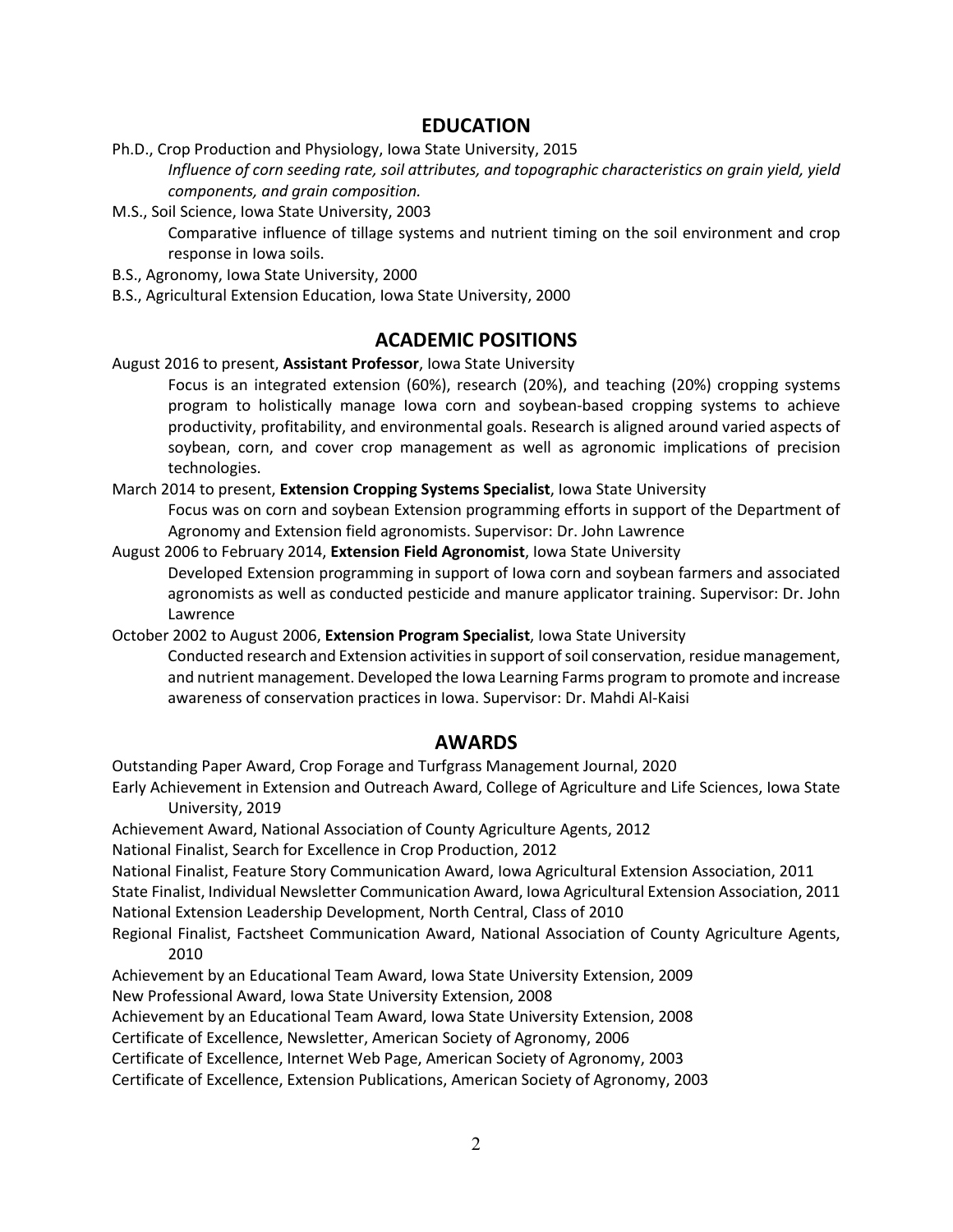## **EXTENSION SCHOLARSHIP AND ACTIVITIES**

Peer reviewed Extension journal articles

- 1. Comito, J., E. Ripley, **M.A. Licht**, and A.K. Janke. 2020. Effectively conducting field days while responding to unprecedented external restrictions. Journal of Extension. 58(5) article v58-5tt3. <https://www.joe.org/joe/2020october/tt3.php>
- 2. Comito, J., B. Case Haub, and **M.A. Licht**. 2018. Rapid needs assessment and response technique. Journal of Extension. 56(2) article 2TOT1.<https://www.joe.org/joe/2018april/tt1.php>

Books and book chapters

- 1. Mueller, D., A. Sisson, and **M. Licht.** 2016. Understanding soybean diseases and disorders. In D. Mueller, K. Wise, A. Sisson, D. Smith, E. Sikora, C. Bradley, and A. Robertson (Ed.), *[A Farmer's](https://store.extension.iastate.edu/product/14601)  [Guide to Soybean Diseases](https://store.extension.iastate.edu/product/14601)* (5-22). Minneapolis, MN: APS Press.
- 2. Camberto, J., T. Legleiter, **M. Licht**, and J. Obermeyer. 2016. Noninfectious disorders. In D. Mueller, K. Wise, A. Sisson, D. Smith, E. Sikora, C. Bradley, and A. Robertson (Ed.), *[A Farmer's](https://store.extension.iastate.edu/product/14601)  [Guide to Soybean Diseases](https://store.extension.iastate.edu/product/14601)* (115-128). Minneapolis, MN: APS Press.
- 3. Mueller, D., A. Sisson, and **M. Licht.** 2016. Understanding corn diseases and disorders. In D. Mueller, K. Wise, A. Sisson, D. Smith, E. Sikora, C. Bradley, and A. Robertson (Ed.), *[A Farmer's](https://store.extension.iastate.edu/product/14600)  [Guide to Corn Diseases](https://store.extension.iastate.edu/product/14600)* (5-22). Minneapolis, MN: APS Press.
- 4. Camberto, J., T. Legleiter, **M. Licht**, and J. Obermeyer. 2016. Noninfectious disorders. In D. Mueller, K. Wise, A. Sisson, D. Smith, E. Sikora, C. Bradley, and A. Robertson (Ed.), *[A Farmer's](https://store.extension.iastate.edu/product/14600)  [Guide to Corn Diseases](https://store.extension.iastate.edu/product/14600)* (123-136). Minneapolis, MN: APS Press.

Extension publications

- 1. Hodgson, E.W., **M.A. Licht**, and A.J. Sisson (Eds.). 2020. Field crop production handbook. [CROP](https://store.extension.iastate.edu/product/15968)  [3162.](https://store.extension.iastate.edu/product/15968) Iowa State University Extension and Outreach, Ames, IA.
	- a. **Licht, M.A.**, M. Baum, P. Kassel, B. Lang, and A. Saeugling. 2020. Cropping systems. In E.W. Hodgson, M.A. Licht, and A.J. Sisson (Ed.), Field Crop Production Handbook, CROP 3162 (5-10). Iowa State University Extension and Outreach, Ames, IA.
	- b. **Licht, M.A.**, Md. Parvej, and W. Pierson. 2020. Corn production. In E.W. Hodgson, M.A. Licht, and A.J. Sisson (Ed.), Field Crop Production Handbook, CROP 3162 (11-20). Iowa State University Extension and Outreach, Ames, IA.
	- c. **Licht, M.A.**, Md. Parvej, and W. Pierson. 2020. Soybean production. In E.W. Hodgson, M.A. Licht, and A.J. Sisson (Ed.), Field Crop Production Handbook, CROP 3162 (21-28). Iowa State University Extension and Outreach, Ames, IA.
	- d. Pierson, W., **M.A. Licht**, and B. Lang. 2020. Small grains. In E.W. Hodgson, M.A. Licht, and A.J. Sisson (Ed.), Field Crop Production Handbook, CROP 3162 (37-44). Iowa State University Extension and Outreach, Ames, IA.
	- e. Ripley, L., **M.A. Licht**, J. Benning, W. Pierson, and R. Vittetoe. 2020. Small grains. In E.W. Hodgson, M.A. Licht, and A.J. Sisson (Ed.), Field Crop Production Handbook, CROP 3162 (57-62). Iowa State University Extension and Outreach, Ames, IA.
- 2. Kwaw-Mensah, D., T. Kirstukas, J. Comito, A. Staudt, E. Ripley, J. Benning, **M. Licht**, M. Helmers, K. Stefanik. 2020. Whole farm conservation best practices manual. [CLG 105.](https://store.extension.iastate.edu/product/15823) Conservation Learning Group, Iowa State University Extension and Outreach, Ames, IA.
- 3. Kaspar, T. and **M. Licht**. 2020. Post corn silage, going to soybean: Use cereal rye. Iowa Cover Crop Recipe. [MCCC-122 and CROP 3166.](https://store.extension.iastate.edu/product/15820) Midwest Cover Crop Council, West Lafayette, IN.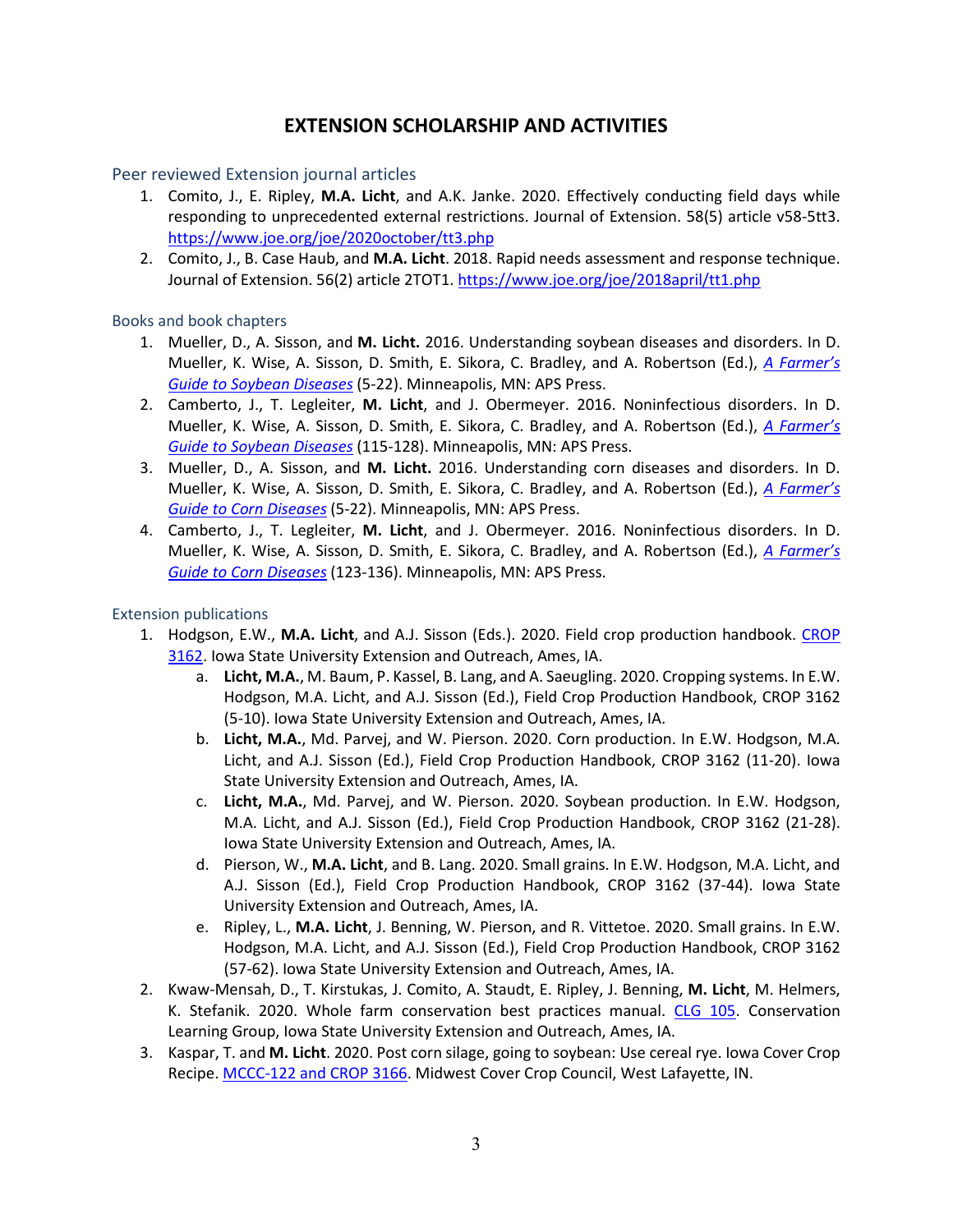- 4. Kaspar, T. and **M. Licht**. 2020. Post corn silage, going to corn: Use cereal rye. Iowa Cover Crop Recipe. [MCCC-121 and CROP 3165.](https://store.extension.iastate.edu/product/15819) Midwest Cover Crop Council, West Lafayette, IN.
- 5. **Licht, M.A.**, M.R. Parvej, and M.E. Baum. 2019. Guide to Iowa corn planting. [CROPR 3161.](https://store.extension.iastate.edu/product/5475) Iowa State University Extension and Outreach, Ames, IA.
- 6. Kaspar, T. and **M. Licht**. 2019. Post soybean, going to corn: Use oats. Iowa Cover Crop Recipe. [MCCC-104 and CROP 3159.](https://store.extension.iastate.edu/product/15549) Midwest Cover Crop Council, West Lafayette, IN.
- 7. Kaspar, T. and **M. Licht**. 2019. Post corn, going to soybean: Use cereal rye. Iowa Cover Crop Recipe. [MCCC-103 and CROP 3158.](https://store.extension.iastate.edu/product/15548) Midwest Cover Crop Council, West Lafayette, IN.
- 8. Mueller, D., A. Robertson, A. Sisson, G. Tylka, and **M. Licht**. 2018. Soybean diseases. [IPM 0004.](https://store.extension.iastate.edu/product/2940) Iowa State University Extension and Outreach, Ames, IA.
- 9. Mueller, D., A. Robertson, A. Sisson, G. Tylka, and **M. Licht**. 2017. Corn diseases. [IPM 0005.](https://store.extension.iastate.edu/product/3975) Iowa State University Extension and Outreach, Ames, IA.
- 10. **Licht, M**. 2016. Soybean staging[. PM 3093A.](https://store.extension.iastate.edu/product/14827) Iowa State University Extension and Outreach, Ames, IA.
- 11. **Licht, M**. 2016. Soybean growth and development. [PM 3093B.](https://store.extension.iastate.edu/product/14852) Iowa State University Extension and Outreach, Ames, IA.
- 12. **Licht, M**. 2016. Corn staging. [PM 3094A.](https://store.extension.iastate.edu/product/14828) Iowa State University Extension and Outreach, Ames, IA.
- 13. **Licht, M**. 2016. Corn growth and development. [PM 3094B.](https://store.extension.iastate.edu/product/14853) Iowa State University Extension and Outreach, Ames, IA.
- 14. **Licht, M.**, A. Sisson, D. Mueller, C. McGrath. 2016. Hail on Soybean in Iowa. [IPM 0079.](https://store.extension.iastate.edu/product/14792) Iowa State University Extension and Outreach, Ames, IA.
- 15. **Licht, M.**, A. Sisson, D. Mueller, A. Robertson, C. McGrath. 2016. Hail on Corn in Iowa. [IPM 0078.](https://store.extension.iastate.edu/product/14776) Iowa State University Extension and Outreach, Ames, IA.
- 16. Abendroth, L., R. Hartzler, E. Hodgson, **M. Licht**, A. Mallarino, C. McGrath, D. Mueller, R. Pope, A. Robertson, J. Sawyer, K. Schaefer, A. Sisson, and G. Tylka. 2016. Corn and soybean field guide[. IPM](https://store.extension.iastate.edu/product/14743)  [0001.](https://store.extension.iastate.edu/product/14743) Iowa State University Extension and Outreach, Ames, IA.
- 17. Kapil, A., D. Anderson, K. Kohl, J. DeJong, and **M. Licht**. 2016. Calibrating liquid tank manure applicators[. AE 3601A.](https://store.extension.iastate.edu/product/6499) Iowa State University Extension Service, Ames, IA.
- 18. Pedersen, P. and **M. Licht**. 2014. Soybean growth and development. [PM 1945.](https://store.extension.iastate.edu/product/6451) Iowa State University Extension and Outreach, Ames, IA.
- 19. Arora, K., **M. Licht**, and K. Leibold. 2014. Industrial corn stover harvest. [PM 3050.](https://store.extension.iastate.edu/product/14073) Iowa State University Extension and Outreach, Ames, IA.
- 20. **Licht, M.**, D. Wright, and A. Lenssen. 2013. Planting soybean for high yield in Iowa[. PM 3040.](https://store.extension.iastate.edu/product/13949) Iowa State University Extension and Outreach, Ames, IA.
- 21. **Licht, M.**, D. Wright, and A. Lenssen. 2013. Soybean response to drought. [PM 3046.](https://store.extension.iastate.edu/product/13955) Iowa State University Extension and Outreach, Ames, IA.
- 22. Sisson, A., D. Mueller, A. Robertson, E. Hodgson, K. Schaefer, **M. Licht**, and C. McGrath. 2012. Late season corn scouting. [CSI 0019.](https://store.extension.iastate.edu/product/13888) Iowa State University Extension and Outreach, Ames, IA.
- 23. Sisson, A., D. Mueller, A. Robertson, E. Hodgson, K. Schaefer, **M. Licht**, and C. McGrath. 2012. Mid-season corn scouting. [CSI 0018.](https://store.extension.iastate.edu/product/13887) Iowa State University Extension and Outreach, Ames, IA.
- 24. Sisson, A., D. Mueller, A. Robertson, E. Hodgson, K. Schaefer, **M. Licht**, and C. McGrath. 2012. Early season corn scouting. [CSI 0017.](https://store.extension.iastate.edu/product/13886) Iowa State University Extension and Outreach, Ames, IA.
- 25. Sisson, A., D. Mueller, A. Robertson, E. Hodgson, K. Schaefer, **M. Licht**, and C. McGrath. 2012. Late season soybean scouting. [CSI 0008.](https://store.extension.iastate.edu/product/13885) Iowa State University Extension and Outreach, Ames, IA.
- 26. Sisson, A., D. Mueller, A. Robertson, E. Hodgson, K. Schaefer, **M. Licht**, and C. McGrath. 2012. Midseason soybean scouting. [CSI 0007.](https://store.extension.iastate.edu/product/13884) Iowa State University Extension and Outreach, Ames, IA.
- 27. Sisson, A., D. Mueller, A. Robertson, E. Hodgson, K. Schaefer, **M. Licht**, and C. McGrath. 2012. Early season soybean scouting. [CSI 0006.](https://store.extension.iastate.edu/product/13467) Iowa State University Extension and Outreach, Ames, IA.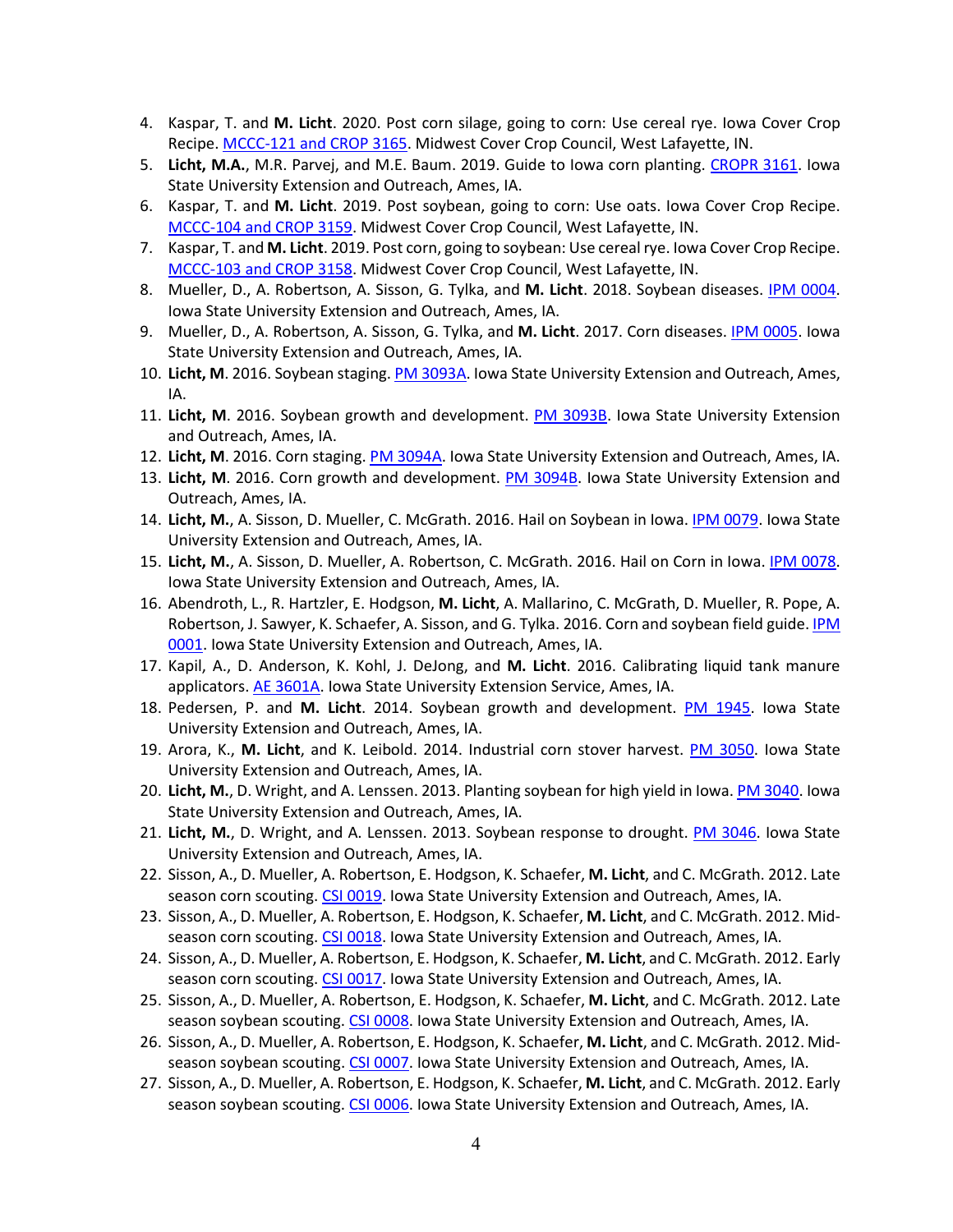- 28. **Licht, M.**, M. Al-Kaisi. 2006. Iowa soil quality card. [PM 2027.](https://store.extension.iastate.edu/product/12286) Iowa State University Extension Service, Ames, IA.
- 29. Al-Kaisi, M., H.M. Hanna, and **M. Licht**. 2005. Resource conservation practices: Tillage management and soil organic matter. [PM 1901I.](https://store.extension.iastate.edu/product/12005) Iowa State University Extension Service, Ames, IA.
- 30. Al-Kaisi, M. and **M. Licht**. 2005. Resource conservation practices: Tillage, manure management and water quality[. PM 1901H.](https://store.extension.iastate.edu/product/12004) Iowa State University Extension Service, Ames, IA.
- 31. Al-Kaisi, M., H.M. Hanna, and **M. Licht**. 2004. Resource conservation practices: Manure and tillage management[. PM 1901G.](https://store.extension.iastate.edu/product/6591) Iowa State University Extension Service, Ames, IA.
- 32. Kapil, A., **M. Licht**, K. Kohl, and J. DeJong. 2004. Calibrating liquid tank manure applicators. [AE](https://store.extension.iastate.edu/product/6499)  [3601A.](https://store.extension.iastate.edu/product/6499) Iowa State University Extension Service, Ames, IA.
- 33. Al-Kaisi, M., H.M. Hanna, and **M. Licht**. 2003. Resource conservation practices: Conservation buffers and water quality. [PM 1901F.](https://store.extension.iastate.edu/product/5502) Iowa State University Extension Service, Ames, IA.
- 34. Al-Kaisi, M., H.M. Hanna, and **M. Licht**. 2003. Resource conservation practices: Soil erosion and water quality[. PM1901E.](https://store.extension.iastate.edu/product/5501) Iowa State University Extension Service, Ames, IA.

Extension products

- 1. Martinez-Feria, R., D. Herzmann, **M. Licht**, and S. Archontoulis. 2019. Corn dry down calculator. <https://crops.extension.iastate.edu/facts/corn-drydown-calculator>
- 2. Archontoulis, S., **M. Licht**, and M. Castellano. 2016. Forecast and Assessment of Cropping sysTemS (FACTS). <http://crops.extension.iastate.edu/facts/>
- 3. Archontoulis, S., **M. Licht**, and R. Dietzel. 2014. Soybean planting decision tool. <http://agron.iastate.edu/CroppingSystemsTools/soybean-decisions.html>

### **RESEARCH SCHOLARSHIP AND ACTIVITIES**

Peer-reviewed journal articles

- 1. Phillips, X., D.S. Mueller, Y. Kandel, and **M.A. Licht**. 2020. Estimating soybean RUE using UAV imagery reflectance data and the impact of foliar fungicides. Agronomy 10:2002. [doi:](https://doi.org/10.3390/agronomy10122002) [10.3390/agronomy10122002](https://doi.org/10.3390/agronomy10122002)
- 2. Cordova, S.C., S.V. Archontoulis, and **M.A. Licht**. 2020*.* Soybean profitability and yield component response to nitrogen fertilizer in Iowa, US. Agrosystems, Geosciences and Environment 2020:e20092. [doi: 10.1002/agg2.20092](https://doi.org/10.1002/agg2.20092)
- 3. Hunt, E.D., H.E. Birge, C. Laingen, **M.A. Licht**, J. McMechan, W. Baule, and T. Connor. 2020. A perspective on changes across the U.S. Corn Belt. Environmental Research Letters 15:071001. doi: [10.1088/1748-9326/ab9333](https://doi.org/10.1088/1748-9326/ab9333)
- 4. Baum, M., **M.A. Licht**, I. Huber, and S. Archontoulis. 2020. Impacts of climate change on the optimum planting date of different maize cultivars in the central US Corn Belt. European Journal of Agronomy 119:126101. [doi: 10.1016/j.eja.2020.126101](https://doi.org/10.1016/j.eja.2020.126101)
- 5. Matcham, E., S. Mourtzinis, S.P. Conley, J.I. Rattalino Edreira, P. Grassini, A.C. Roth, S.N. Casteel, I.A. Caimpitti, H.J. Kandel, P.M. Kyveryga, **M.A. Licht**, D.S. Mueller, E.D. Nafziger, S.L. Naeve, J. Stanley, M.J. Staton, and L.E. Lindsey. 2020*.* Management of early- and late-planted soybean in the North-Central US. Agronomy Journal 2020:2928-2943. [doi: 10.1002/agj2.20289](https://doi.org/10.1002/agj2.20289)
- 6. Parvej, M.R., C.R. Hurburgh, H.M. Hanna, and **M.A. Licht**. 2020. Dynamics of corn dry matter content and grain quality after reaching physiological maturity. Agronomy Journal 2020:998-1011. [doi: 10.1002/agj2.20042](https://doi.org/10.1002/agj2.20042)
- 7. Archontoulis, S.V., M. Castellano, **M.A. Licht**, G. Nichols, M. Baum, I. Huber, R. Martinez-Feria, L. Puntel, R. Ordonez, J. Iqbal, E. Wright, R. Dietzel, M. Helmers, A. Vanloocke, M. Liebman, J.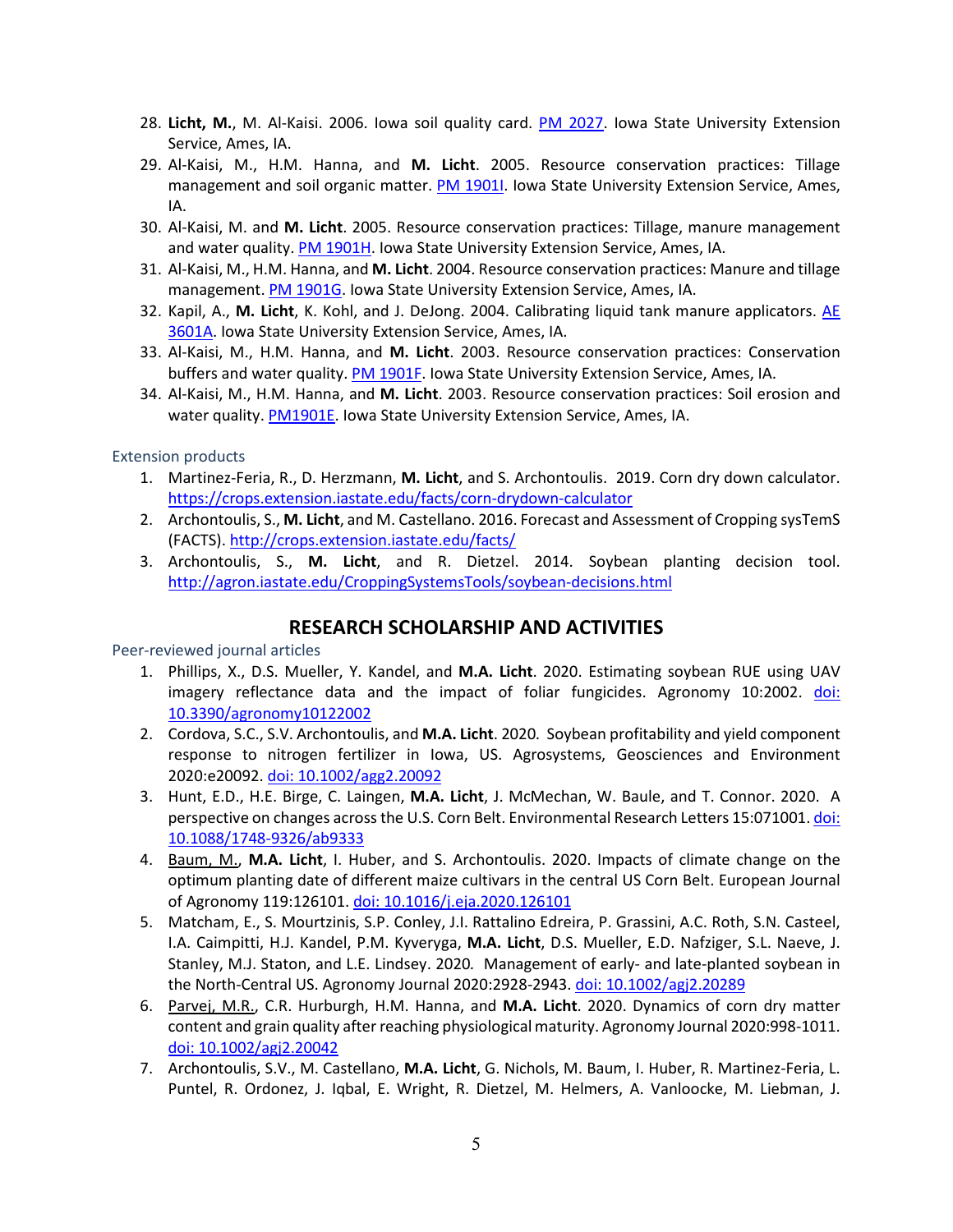Hatfield, D. Herzmann, C. Cordova, P. Edmonds, K. Togliatti, M. Danalatos, H. Pasley, C. Pedersen, and K. Lamkey. 2020. Predicting crop yields and soil-plant nitrogen dynamics in the US Corn Belt. Crop Science 2020:721-738. [doi: 10.1002/csc2.20039](https://doi.org/10.1002/csc2.20039)

- 8. Kessler, A., S.V. Archontoulis, and **M.A. Licht**. 2020. Soybean yield and crop stage response to planting date, cultivar maturity, and environment. Agronomy Journal. 112:382-394. [doi:](https://doi.org/10.1002/agj2.20053)  [10.1002/agj2.20053](https://doi.org/10.1002/agj2.20053)
- 9. McNunn, G., E. Heaton, S.V. Archontoulis, **M.A. Licht**, and A. VanLoocke. 2019. Using a crop modeling framework for precision cost-benefit analysis of variable seeding and nitrogen application rates. Frontiers in Sustainable Food Systems. 3:108[. doi: 10.3389/fsufs.2019.00108](https://doi.org/10.3389/fsufs.2019.00108)
- 10. **Licht, M.A.**, M.R. Parvej, and E.E. Wright. 2019. Corn yield response to row spacing and plant population in Iowa. Crop, Forage and Turfgrass Management. 5:38. [doi:](https://doi.org/10.2134/cftm2019.05.0032)  [10.2134/cftm2019.05.0032](https://doi.org/10.2134/cftm2019.05.0032)
- 11. Martinez-Feria, R., **M.A. Licht**, R.A. Ordonez, J. Hatfield, J. Coulter, and S.A. Archontoulis. 2019. Evaluating maize and soybean grain dry-down in the field with predictive algorithms and genotype-by-environment analysis. Scientific Reports. 9:7167. [doi: 10.1038/s41598-019-43653-1](https://doi.org/10.1038/s41598-019-43653-1)
- 12. Cordova, S.C., M.J. Castellano, R. Dietzel, **M.A. Licht**, K. Togliatti, R. Martinez-Feria, and S.V. Archontoulis. 2019. Soybean nitrogen fixation dynamics in fertile soils of Iowa, USA. Field Crop Research 236:165-176. [doi: 10.1016/j.fcr.2019.03.018](https://doi.org/10.1016/j.fcr.2019.03.018)
- 13. Tenorio, F.A.M., A.J. Eagle, E.L. McLellan, K.G. Cassman, R. Howard, F.E. Below, D.E. Clay, J.A. Coulter, A.B. Geyer, D.K. Joos, J.G. Lauer, **M.A. Licht**, A.J. Lindsey, B. Maharjan, C.M. Pittlkow, P.R. Thomison, C.S. Wortman, V.O. Sadras, and P. Grassini. 2019. Assessing variation in maize grain nitrogen concentration in the North Central US region. Field Crops Research 2019:185-193. [doi:](https://doi.org/10.1016/j.fcr.2018.10.017)  [10.1016/j.fcr.2018.10.017](https://doi.org/10.1016/j.fcr.2018.10.017)
- 14. Assefa, Y., L.C. Purcell, M. Salmeron, S. Naeve, S. Casteel, P. Kovacs, S. Archontoulis, **M. Licht**, F. Below, H. Kandel, L.E. Lindsey, J. Gaska, S. Conley, C. Shapiro, J.M. Orlowski, B.R. Golden, G. Kaur, M. Singh, K. Thelen, R. Laurenz, D. Davidson, and I.A. Ciampitti. 2019. Assessing variation in US soybean seed composition (protein and oil). Frontiers in Plant Science. 10:298. [doi:](https://doi.org/10.3389/fpls.2019.00298)  [10.3389/fpls.2019.00298](https://doi.org/10.3389/fpls.2019.00298)
- 15. Andrade, J.F., J.I. Rattalino Edreira, S. Mourtzinis, S.P. Conley, I.A. Ciampitti, J.E. Dunphy, J.M. Gaska, D.L. Holshouser, H.J. Kandel, **M.A. Licht**, L.E. Lindsey, A.T. McClure, S. Naeve, E.D. Nafziger, J.M. Orlowsky, J. Ross, L. Thompson, M.J. Staton, J.E. Specht, and P. Grassini. 2019. Assessing the influence of row spacing on US soybean seed yield using experimental and survey producer data. Field Crops Research. 230:98-106. [doi: 10.1016/j.fcr.2018.10.014](https://doi.org/10.1016/j.fcr.2018.10.014)
- 16. Baum, M., S.V. Archontoulis, and **M.A. Licht**. 2019. Planting date, hybrid maturity, and weather effects on maize yield and crop stage. Agronomy Journal. 111:303-313. [doi:](https://acsess.onlinelibrary.wiley.com/doi/full/10.2134/agronj2018.04.0297)  [10.2134/agronj2018.04.0297](https://acsess.onlinelibrary.wiley.com/doi/full/10.2134/agronj2018.04.0297)
- 17. Ordonez, R.A., M.J. Castellano, J.L. Hatfield, **M.A. Licht**, E.E. Wright, and S.V. Archontoulis. 2018. A solution for sampling position errors in maize and soybean root mass and length estimates. European Journal of Agronomy. 96:156-162. [doi: 10.1016/j.eja.2018.04.002](https://doi.org/10.1016/j.eja.2018.04.002)
- 18. Mourtzinis, S., J.I. Rattalino Edreira, P.M. Kyveryga, **M.A. Licht**, S.L. Naeve, A.C. Roth, S.N. Casteel, S.P. Conley, L. Lindsey, D.S. Mueller, M.J. Staton, H.J. Kandel, E.D. Nafziger, P. Grassini, I.A. Ciampitti, and J. Stanley. 2018*.* Sifting and winnowing: Analysis of farmer field data for soybean in the US North-Central region. Field Crops Research. 221:130-141. [doi: 10.1016/j.fcr.2018.02.024](https://doi.org/10.1016/j.fcr.2018.02.024)
- 19. Ordonez, R., M. Castellano, J. Hatfield, M. Helmers, **M. Licht**, M. Liebman, R. Dietzel, R. Martinez-Feria, J. Iqbal, L. Puntel, C. Cordova, K. Togliatti, E. Wright, and S. Archontoulis. 2018. Maize and soybean root front velocity and maximum depth in the Iowa, USA. Field Crops Research. 215:122- 131. [doi: 10.1016/j.fcr.2017.09.003](https://doi.org/10.1016/j.fcr.2017.09.003)
- 20. Edreira, J., S. Mourtzinis, S.P. Conley, A.C. Roth, I.A. Ciampitti, **M.A. Licht**, H. Kandel, P.M.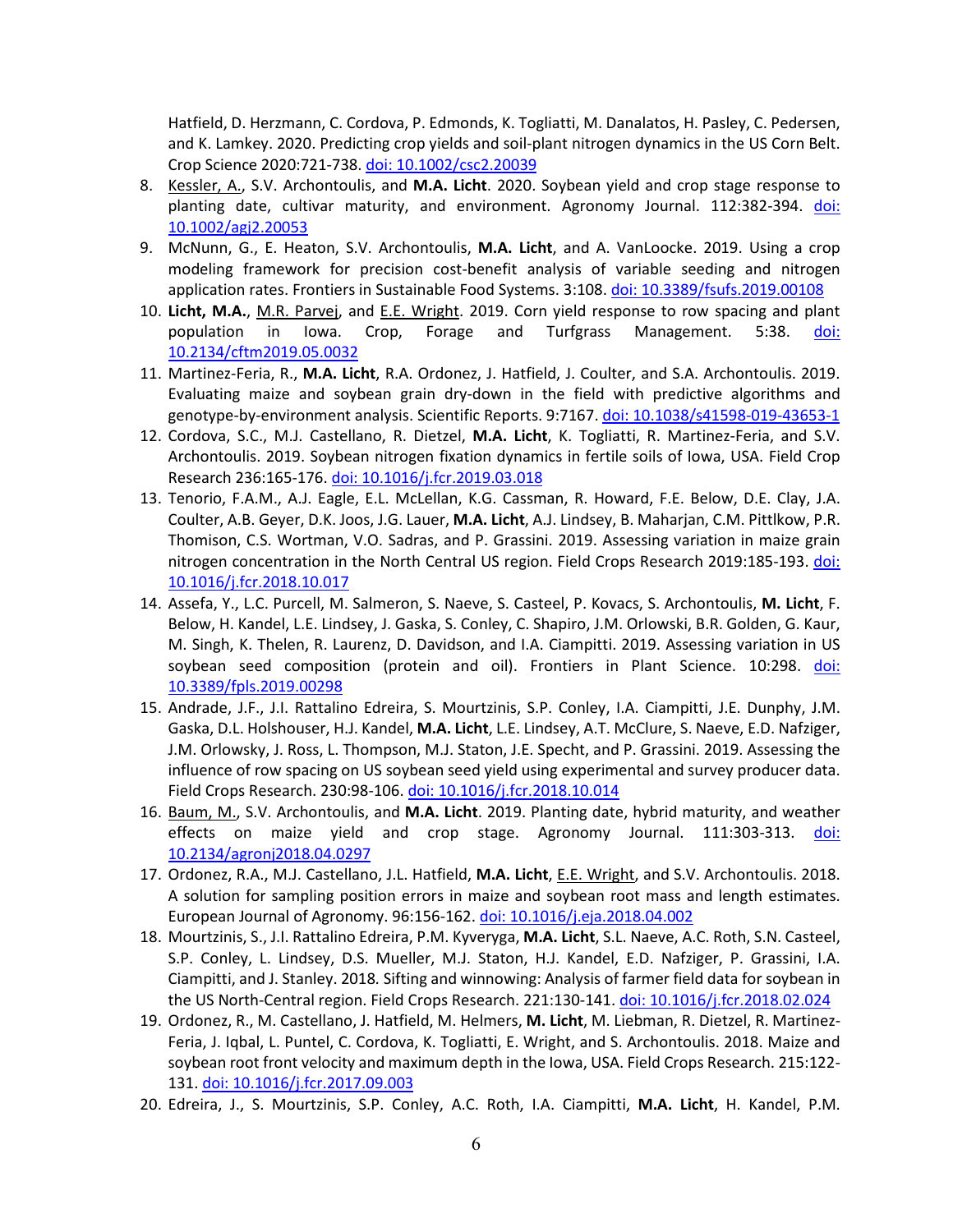Kyveryga, L.E. Lindsey, D.S. Mueller, S.L. Naeve, E. Nafziger, J.E. Sprecht, J. Stanley, M.J. Staton, and P. Grassini. 2017. Assessing causes of yield gaps in agricultural areas with diversity in climate and soils. Agricultural and Forest Meteorology. 247:170-180. [doi:](https://doi.org/10.1016/j.agrformet.2017.07.010)  [10.1016/j.agrformet.2017.07.010](https://doi.org/10.1016/j.agrformet.2017.07.010)

- 21. Grassini, P., C.M. Pittelkow, K.G. Cassman, H.S. Yang, S. Archontoulis, **M. Licht**, K.R. Lamkey, I.A. Ciampitti, J.A. Coulter, S.M. Brouder, J.J. Volenec, N. Guindin-Garcia. 2017*.* Robust spatial frameworks for leveraging research on the food-energy-water nexus. Global Food Security. 14:18- 22. [doi: 10.1016/j.gfs.2017.01.002](https://doi.org/10.1016/j.gfs.2017.01.002)
- 22. **Licht, M.A.**, A.W. Lenssen, R.W. Elmore. 2017. Corn (Zea mays L.) seeding rate optimization in Iowa, USA. Precision Agriculture. 18:452-469. [doi: 10.1007/s11119-016-9464-7](https://doi.org/10.1007/s11119-016-9464-7)
- 23. Morell, F.J., H.S. Yang, K.G. Cassman, J. Van Wart, R.W. Elmore, **M. Licht**, J.A. Coulter, I.A. Ciampitti, C.M. Pittelkow, S.M. Brouder, P. Thomison, J. Lauer, C. Graham, R. Massey, and P. Grassini. 2016. Can crop simulation models be used to predict local to regional maize yields and total production in the U.S. Corn Belt? Field Crops Research. 192:1-12. doi: [10.1016/j.fcr.2016.04.004](https://doi.org/10.1016/j.fcr.2016.04.004)
- 24. Kandel, Y.R., C.A. Bradley, K.A. Wise, M.I. Chilvers, A. Tenuta, V.M. Davis, R. Esker, D.L. Smith, **M.A. Licht**, D.S. Mueller. 2015. Effect of glyphosate application on sudden death syndrome of glyphosateresistant soybean under field conditions. Plant Disease. 99:347-354. [doi: 10.1094/PDIS-06-14-0577-](https://doi.org/10.1094/PDIS-06-14-0577-RE) [RE](https://doi.org/10.1094/PDIS-06-14-0577-RE)
- 25. Al-Kaisi, M.M., X. Yin, and **M.A. Licht**. 2005. Soil carbon and nitrogen changes as affected by tillage systems and crop biomass in a corn-soybean rotation. Applied Soil Ecology. 30:174-191. [doi:](https://doi.org/10.1016/j.apsoil.2005.02.014)  [10.1016/j.apsoil.2005.02.014](https://doi.org/10.1016/j.apsoil.2005.02.014)
- 26. Al-Kaisi, M.M., X. Yin, and **M.A. Licht**. 2005. Soil carbon and nitrogen changes as influenced by tillage and cropping systems in some Iowa soils. Agriculture, Ecosystems and Environment. 105:635-647. [doi: 10.1016/j.agee.2004.08.002](http://dx.doi.org/10.1016/j.agee.2004.08.002)
- 27. **Licht, M.A.** and M.M. Al-Kaisi. 2005. Corn response, nitrogen uptake, and water use in strip-tillage compared with no-tillage and chisel plow. Agronomy Journal. 97:705-710. [doi:](https://acsess.onlinelibrary.wiley.com/doi/abs/10.2134/agronj2004.0102)  [10.2134/agronj2004.0102](https://acsess.onlinelibrary.wiley.com/doi/abs/10.2134/agronj2004.0102)
- 28. **Licht, M.A.** and M.M. Al-Kaisi. 2005. Strip-tillage effect on seedbed soil temperature and other soil physical properties. Soil Tillage Research. 80:233-249[. doi: 10.1016/j.still.2004.03.017](https://doi.org/10.1016/j.still.2004.03.017)
- 29. Al-Kaisi, M.M. and **M.A. Licht**. 2004. Effect of strip tillage on corn nitrogen uptake and residual nitrate accumulation compared to no-tillage and chisel plow. Agronomy Journal. 96:1164-1171. [doi: 10.2134/agronj2004.1164](https://doi.org/10.2134/agronj2004.1164)

### Other scientific publications

- 1. Grassini, P., K.G Cassman, H.S. Yang, S.V. Archontoulis, **M. Licht**, K. Lamkey, I. Ciampitti, C. Coulter, C. Pittelkow, S. Broder, and J. Volence. 2015. Improved spatial framework to better leverage research on the food-energy-water nexus. Food-Energy-Water White Paper for National Science Foundation. https://www.crops.org/files/science-policy/white-papers/5.pdf
- 2. Yang, H.S., K. Cassman, S. Archontoulis, **M. Licht**, X. Lin, and I. Ciampitti. 2015. Integrated modeling with experimentation: systematic and quantitative research that allows applications and predictions at different temporal and spatial scales. Food-Energy-Water White Paper for National Science Foundation.

# **TEACHING ACTIVITIES**

### Courses taught

1. Agronomy Systems Analysis (AGRON 591)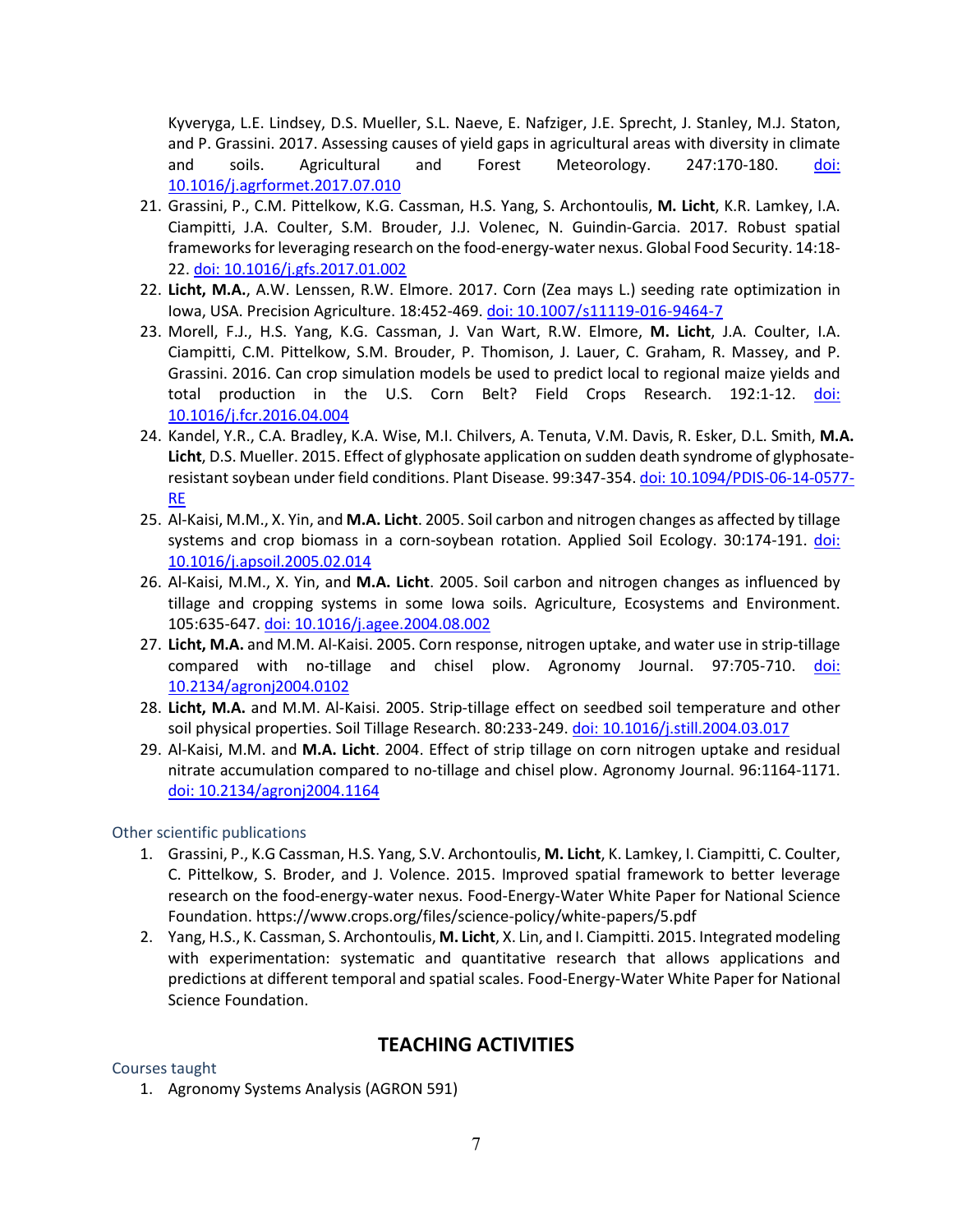- 2. Practicum in Agronomy (AGRON 594)
- 3. Experience in Plant Science and Outreach (AGRON 581X)

#### Guest lectures

- AGEDS 450, Farm Management and Operation; Sept. 2020
- AGRON 392, Systems Analysis in Crop and Soil Management; Oct. 2013, Feb. 2015, Oct. 2015, Oct. 2016
- AGRON 410, Professional Development in Agronomy; Feb. 2018, Oct. 2018
- AGRON 500, International Graduate Student Orientation Seminar; Oct. 2010, Oct. 2012, Oct. 2013, Oct. 2014, Oct. 2015, Oct. 2016
- AGRON 100, Section 1, Transfer Student Orientation; Sep. 2014, Sep. 2015
- PL P 691, Field Plant Pathology; Jun. 2013
- PL P 694, Colloquium in Plant Pathology; Feb. 2015

#### Advising and mentoring

### *Professional and scientific staff advisees*

- 1. Fernando Marcos, research associate, January 2020 current
- 2. Emily Wright, research associate, November 2016 January 2019

#### *Postdoctoral advisees*

1. Rasel Parvej, July 2018 – October 2019

### *Masters and doctoral students*

- *1.* Ashlyn Kessler. August 2019. Planting date, cultivar maturity, and environment effects on soybean yield and crop stage. M.S. Crop Production and Physiology, Iowa State University, Ames, IA. *Coadvised with Sotirios Archontoulis. Currently research associate with Michael Castellano lab group, Iowa State University.*
- 2. *Anne B. Carlson*. August 2019. What's new in cover crop research in Iowa from 2013 to 2018? M.S. Agronomy, Iowa State University, Ames, IA.
- 3. Mitchell E. Baum. May 2019. The effect of year-to-year variability on planting date and relative maturity selection for maize. M.S. Crop Production and Physiology, Iowa State University, Ames, IA. *Co-advised with Sotirios Archontoulis. Currently PhD student with Sotirios Archontoulis.*
- 4. *David Gust*. May 2019. Cereal rye impact on soybean yield on a Ziegenfuss Clay Loam soil in Southeast Michigan. M.S. Agronomy, Iowa State University, Ames, IA.
- 5. *Nicholas P. Marley*. May 2019. A comparison of March and April soybean planting dates in southcentral Illinois. M.S. Agronomy, Iowa State University, Ames, IA.
- 6. *Samuel Whitmer*. December 2020. An evaluation of hemp production practices in the U.S. Desert Southwest. M.S. Seed Technology and Business, Iowa State University, Ames, IA.

#### *Masters and doctoral committees*

- 1. Rafeal A. Martinez-Feria. December 2018. Drivers of yield and nitrogen-loss tradeoffs: Cropping system evaluations with process-based modeling. Ph.D. Crop Production and Physiology, Iowa State University, Ames, IA. (Sotirios Archontoulis, major professor)
- 2. Ellyson Williams. August 2017. Flowering response to clipping in corn. M.S. Seed Technology and Business, Iowa State University, Ames, IA. (Gary Munkvold, major professor)
- 3. Daniel A. Sjarpe. December 2017. Effect of seed treatments and soybean cultivars on root rot caused by Fusarium *virguliforme*. M.S. Plant Pathology, Iowa State University, Ames, IA. (Daren